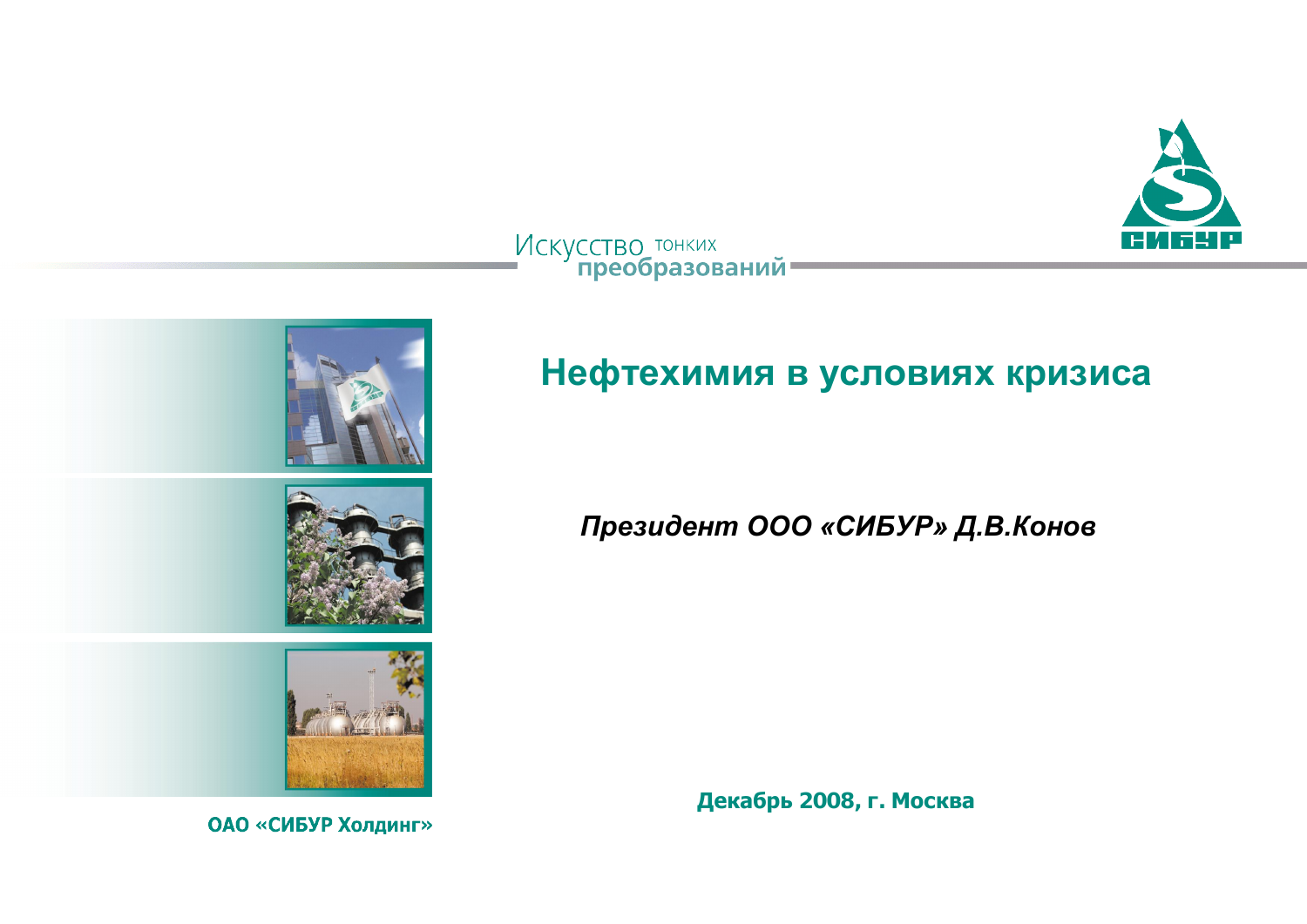# За последний год из-за неблагоприятных макроэкономических факторов **КОТИРОВКИ ХИМИЧЕСКИХ КОМПАНИЙ ПАДАЛИ ВО ВСЕМ МИРЕ**

 $A_3$ ия

**Европа** 

#### C<sub>III</sub>A



**1**

Источник: Bloomberg and Datastream. Рыночные данные по состоянию на 28 ноября 2008г.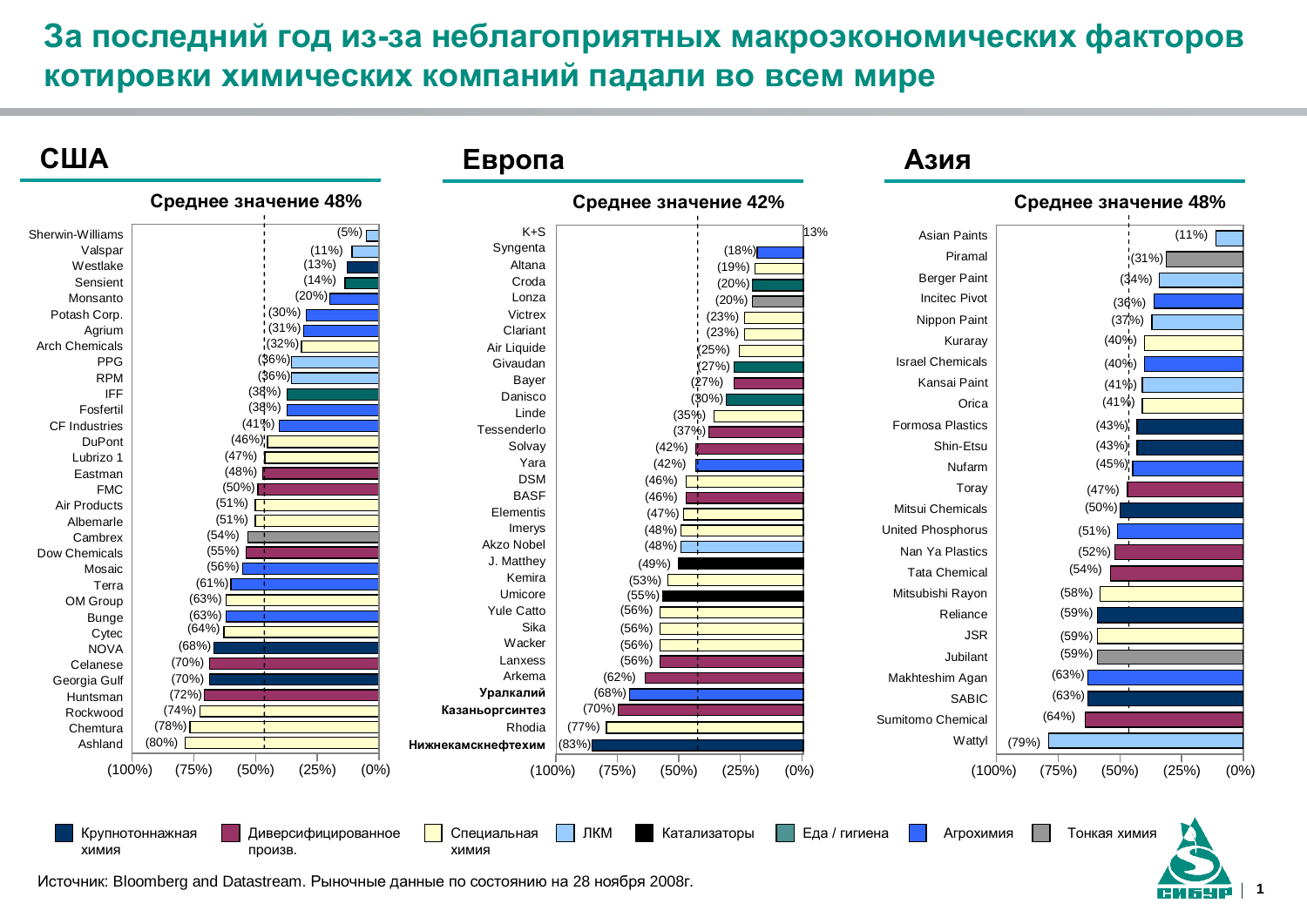# СИБУР, как и любая нефтехимическая компания, сильно зависит от **КОНЕЧНЫХ РЫНКОВ**



*Источник: анализ УФЭА по данным ФЭБ за 2007 г.*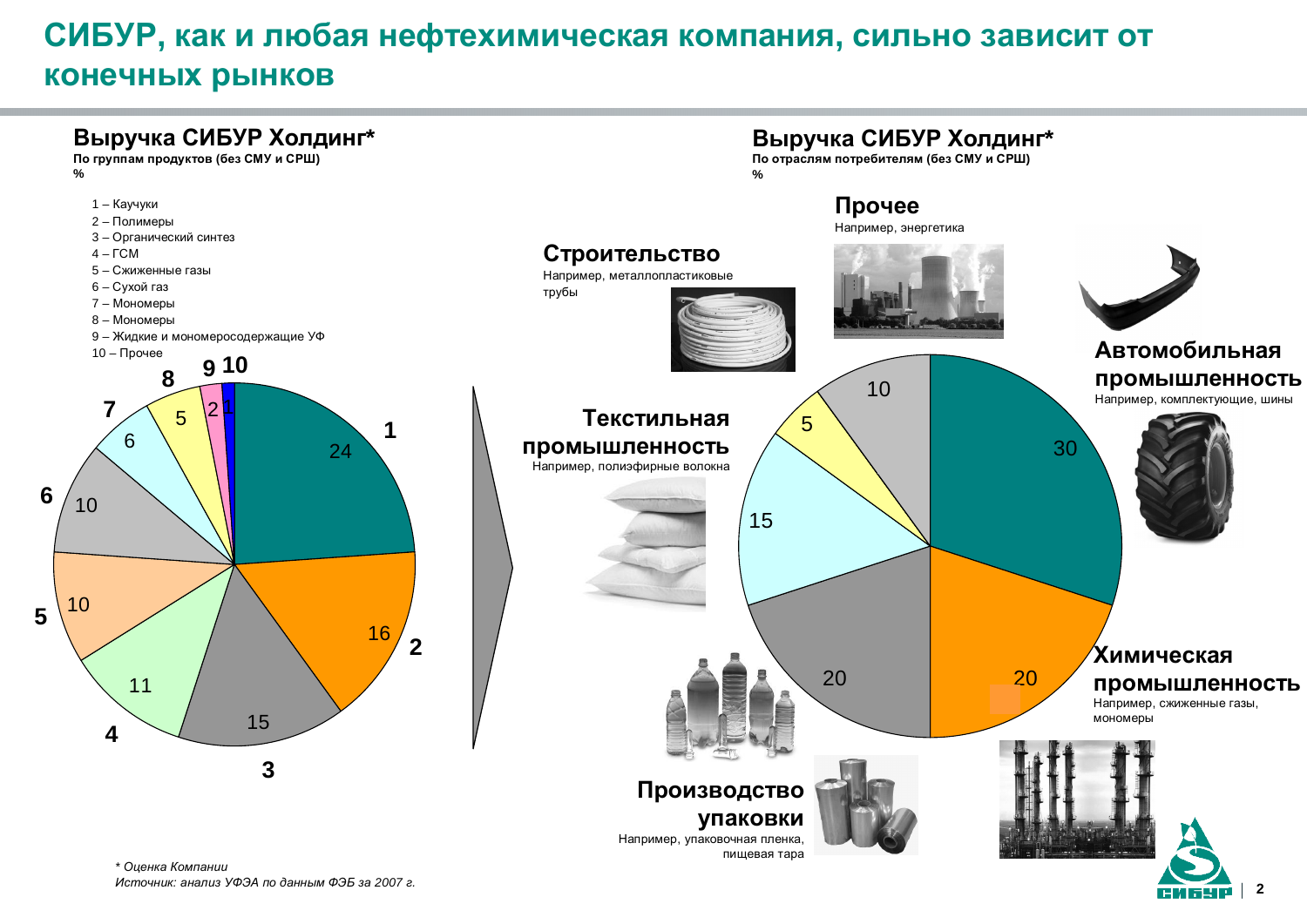# Кризис поставил автомобильную промышленность в тяжелейшее положение - продажи стремительно падают

#### Ситуация в мире и последните ситуация в РФ

- В Великобритании продажи автомобилей в октябре упали на 23% (худший показатель за 17 лет)
- В США падение продаж легковых машин и погрузчиков составило 35% к аналогичному периоду в 2007 г. (худший показатель с 1983ɝ.)
- В ЕС продажи автомобилей в октябре упали ɧɚ 15%
- По результатам 2008 года в ЕС прогнозируется снижение продаж на 7% (13% в 4 квартале) и на 15% - в 2009г.

- Камаз: сокращение производственной программы на 2008 г. на 11%, складские остатки вдвое превышают докризисный показатель (2000 машин против 700 до кризиса), переход на неполную рабочую неделю, сокращение 10% персонала
- Группа ГАЗ: остановка конвейера ГАЗ на 1 неделю в октябре, на 2 недели в ноябре – декабре, остановка Тверского экскаваторного завода на 2 недели в октябре - ноябре, снижение объема производства на 13% (прогноз падения по итогам года – 20%), накопление двухмесячных складских запасов, сокращение персонала на 3%
- ▶ АвтоВАЗ: сокращение производства в октябре на 19%, накопление двухмесячных складских запасов
- Тагаз (выпускает Hyundai в Ростовской области): переход на двухсменный режим работы вместо трехсменного, сокращение персонала

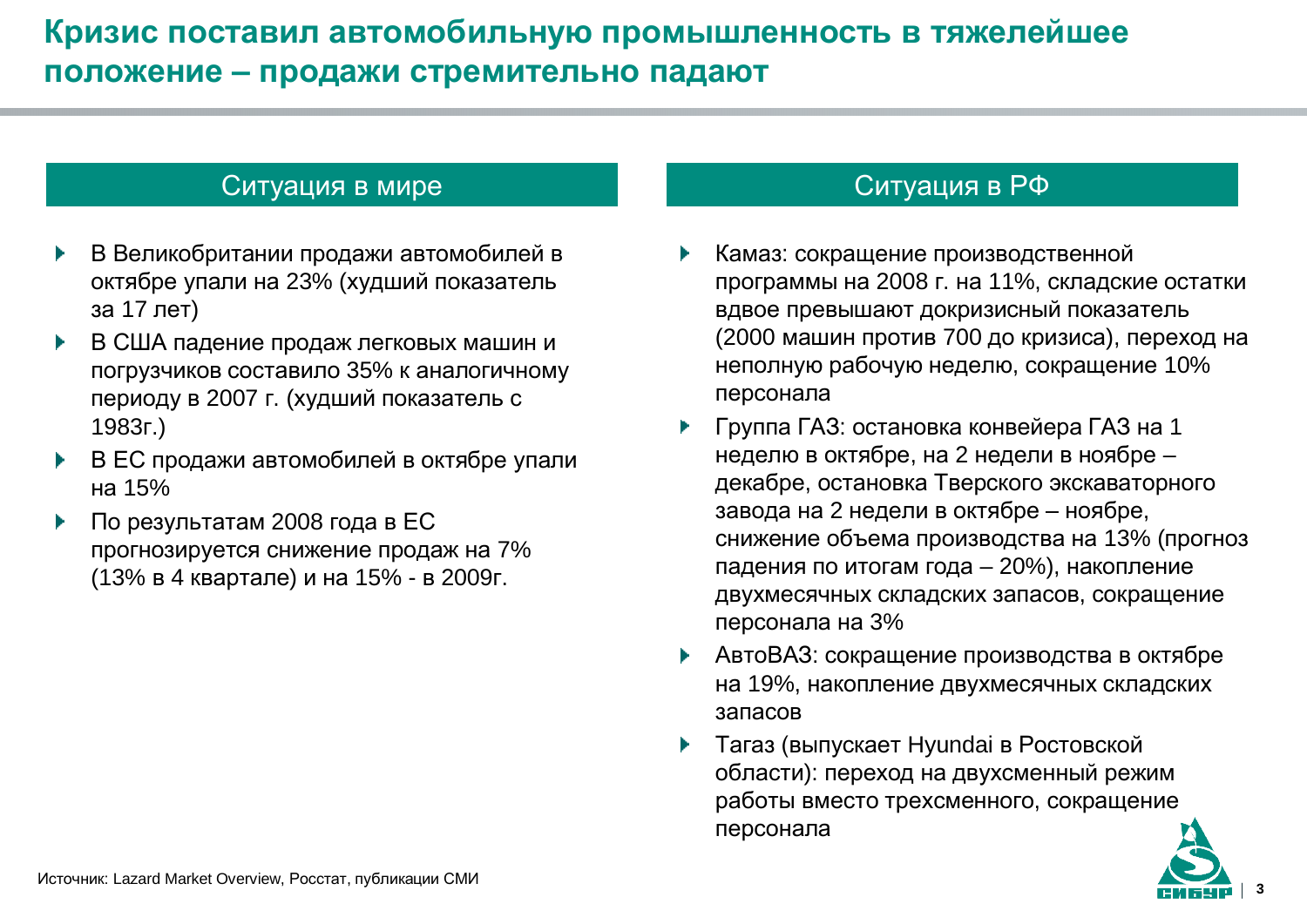#### Ситуация в мире и последните ситуация в РФ

- В Великобритании продолжается спад ипотечного кредитования (падение 70% к прошлому году)
- В США объем жилищного строительства упал в сентябре до 817 тыс. (самый низкий показатель с января 1991 г., значительно ниже долговременного среднего показателя в 1,5 млн.)
- Прогнозируется продолжение спада строительства и в 2009 г. Стабилизация ситуации ожидается лишь во 2 кв. 2010г.

- По результатам 3 кварталов 2008 года темпы строительства по сравнению с аналогичным периодом прошлого года снизились в 10 раз!
- Резкое замедление темпов жилищного строительства было зафиксировано еще по итогам I полугодия 2008 года и не связано напрямую с осенним финансовым кризисом, однако кризис усугубляет положение строительной индустрии
- Стагнация рынка, резкое сокрашение спроса при увеличении предложения

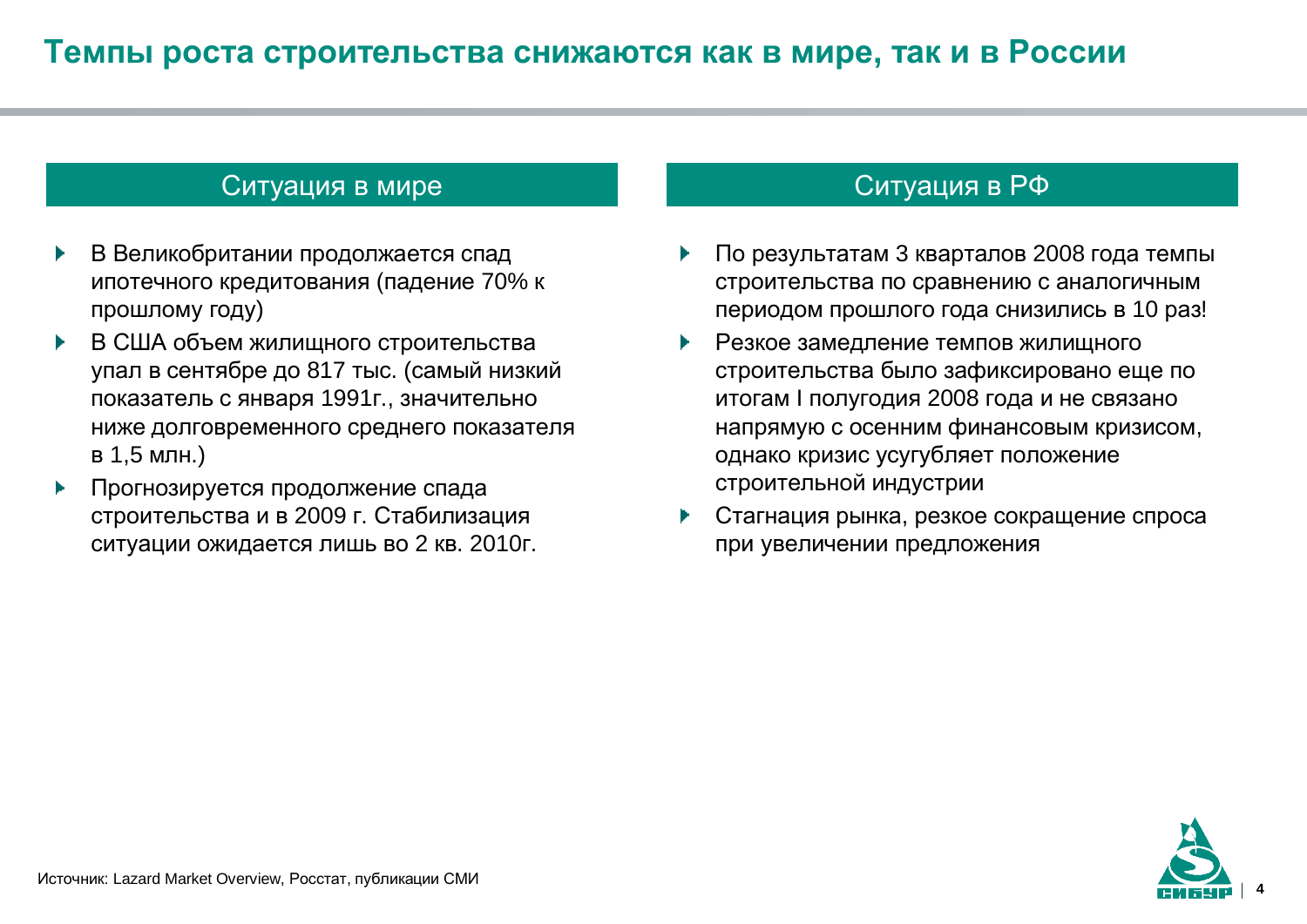### Реализация продуктов нефтехимии в условиях кризиса

#### на примере строительного сектора



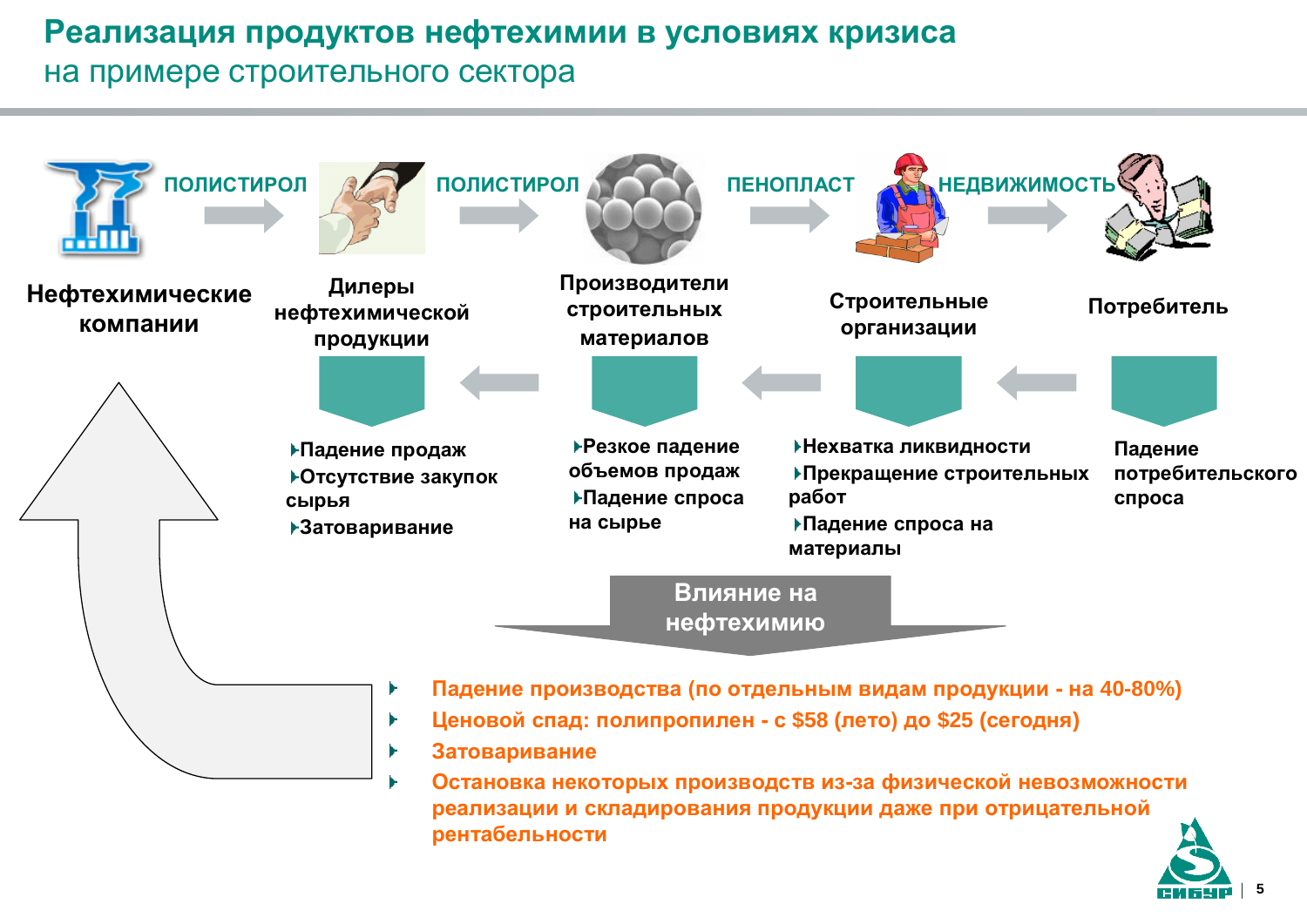# Зкономика экспорта СУГ в ноябре 2008 г.

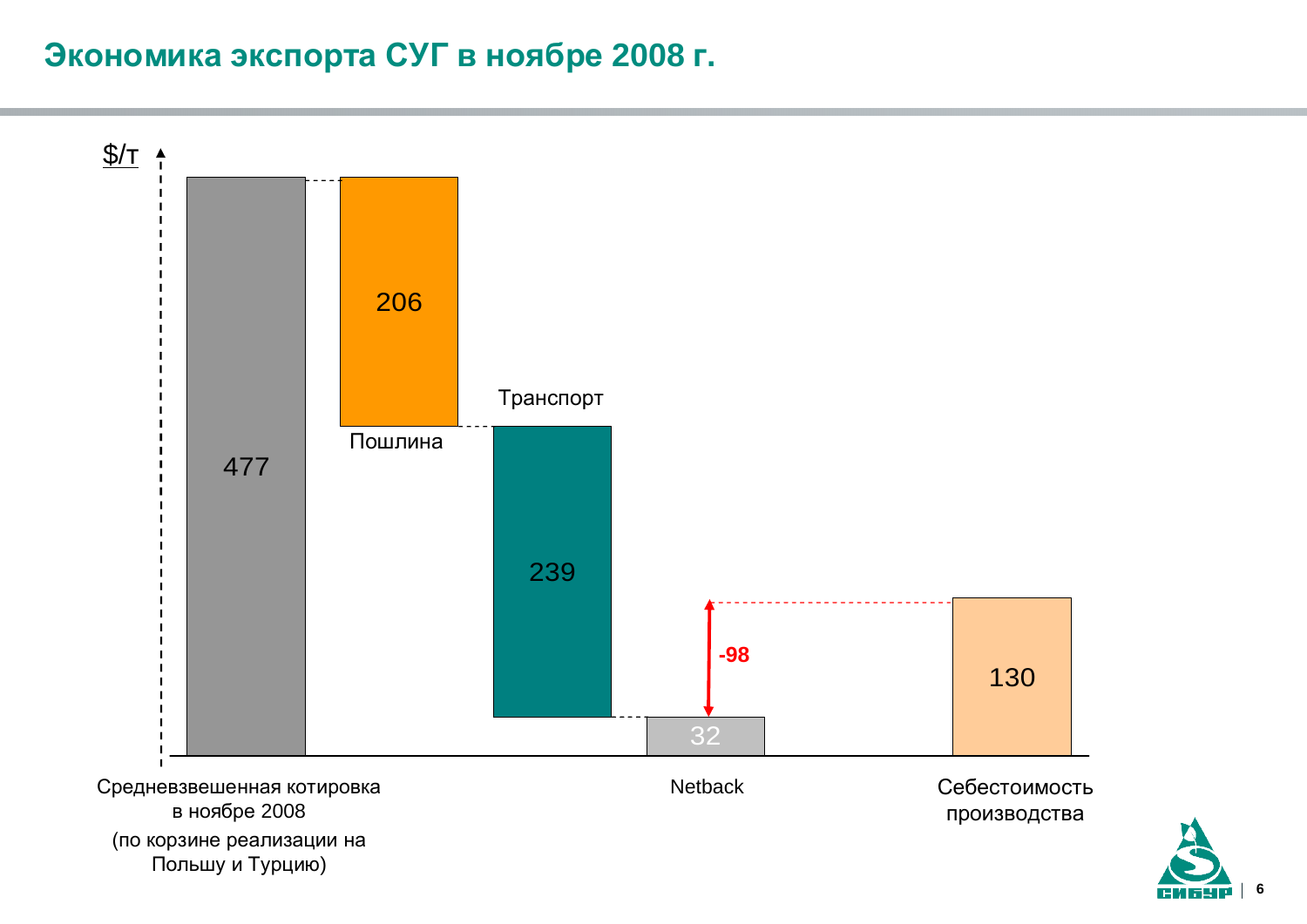### Основные конкуренты на экспортных рынках СУГ имеют существенно больший запас прочности из-за логистики и отсутствия экспортных пошлин

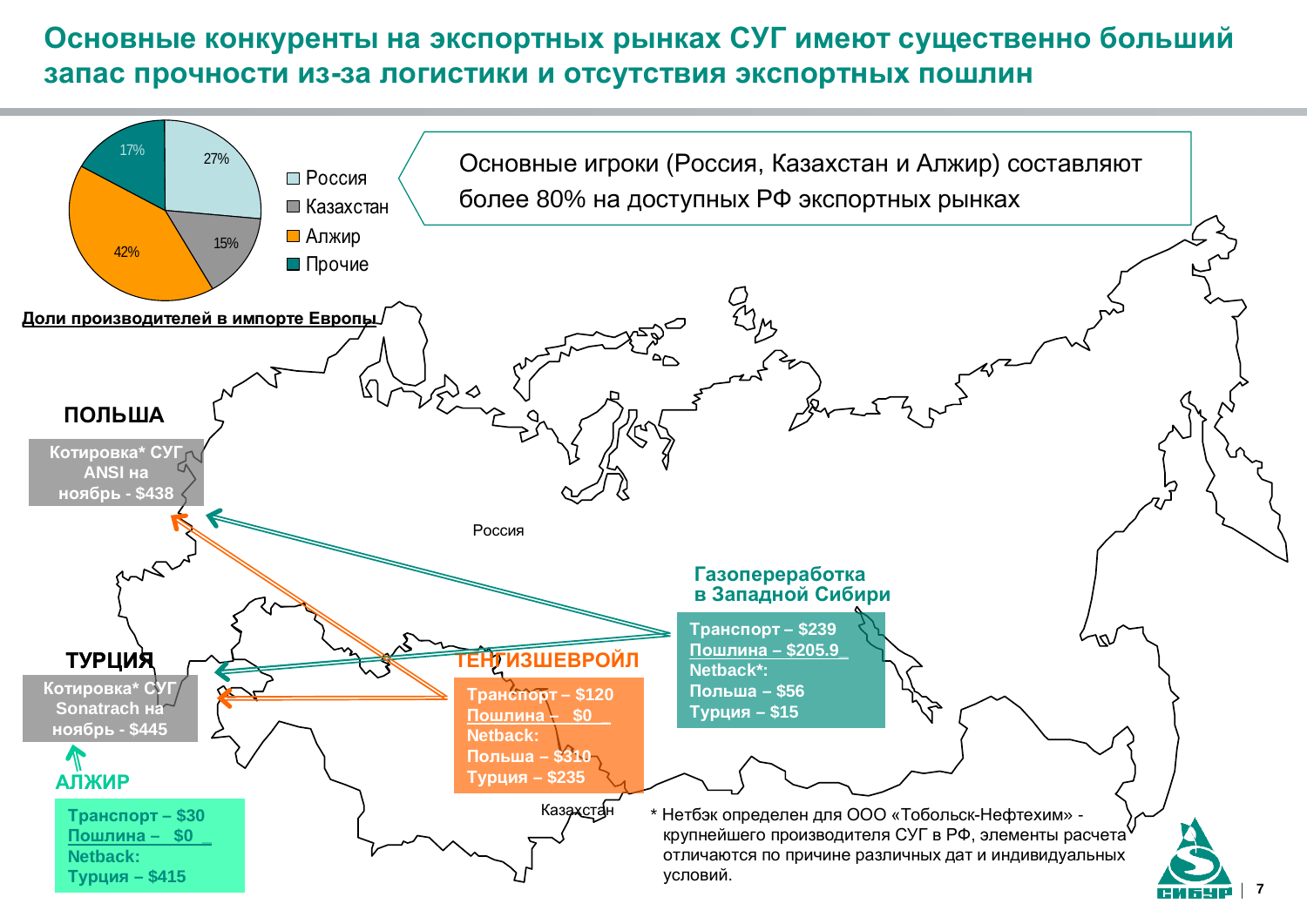#### Экономические показатели СИБУРа напрямую зависят от цены на нефть

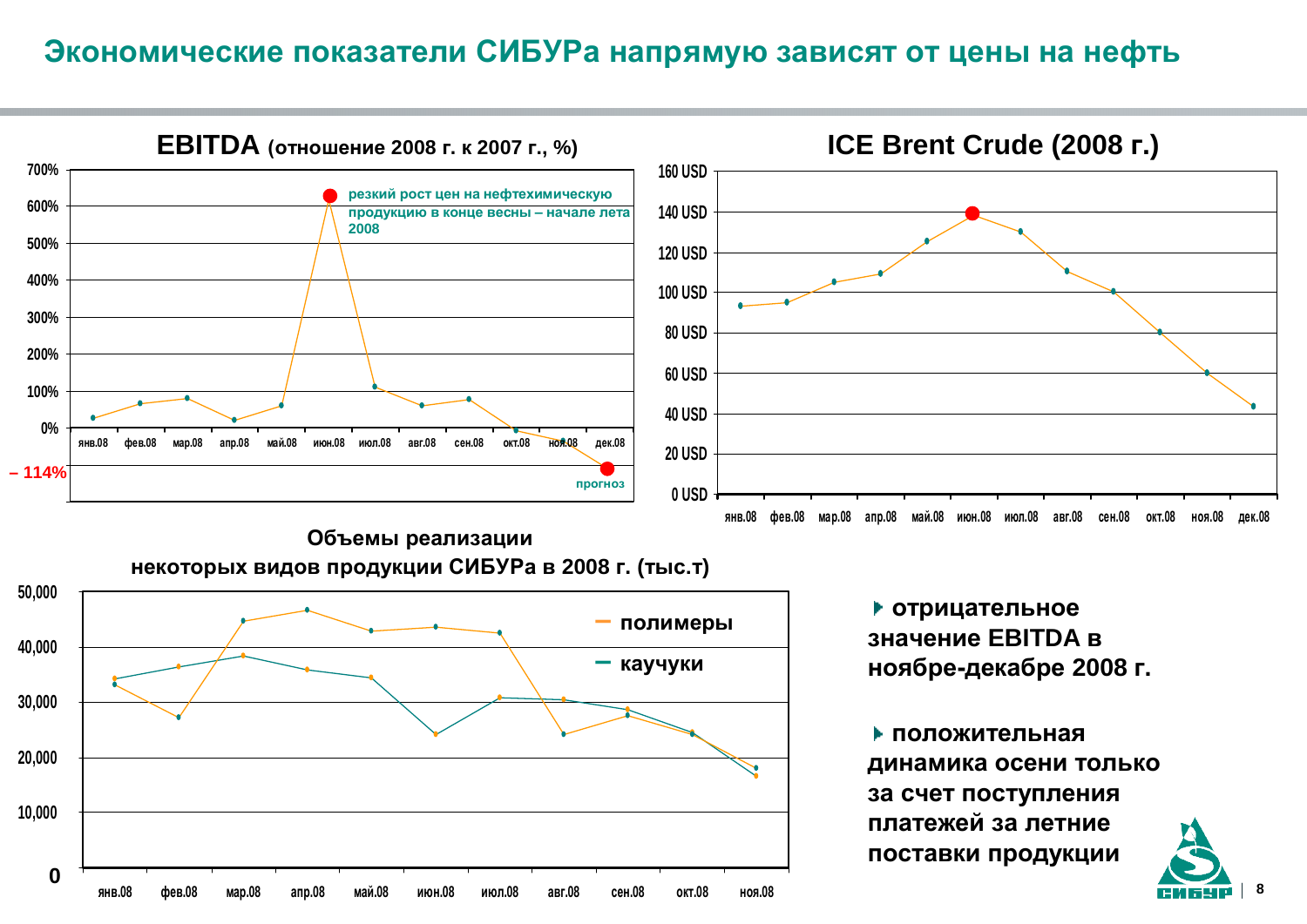- Поиск финансирования
- ▶ Расстановка приоритетов в инвестпрограмме
- ▶ Консервативный бизнес-план на 2009 г.
- ▶ Снижение расходов при сохранении ключевого персонала
- ▶ Интенсификация оптимизационных процессов и маркетинговых операций (ТОП, ППОФ, Электронная площадка торгов)

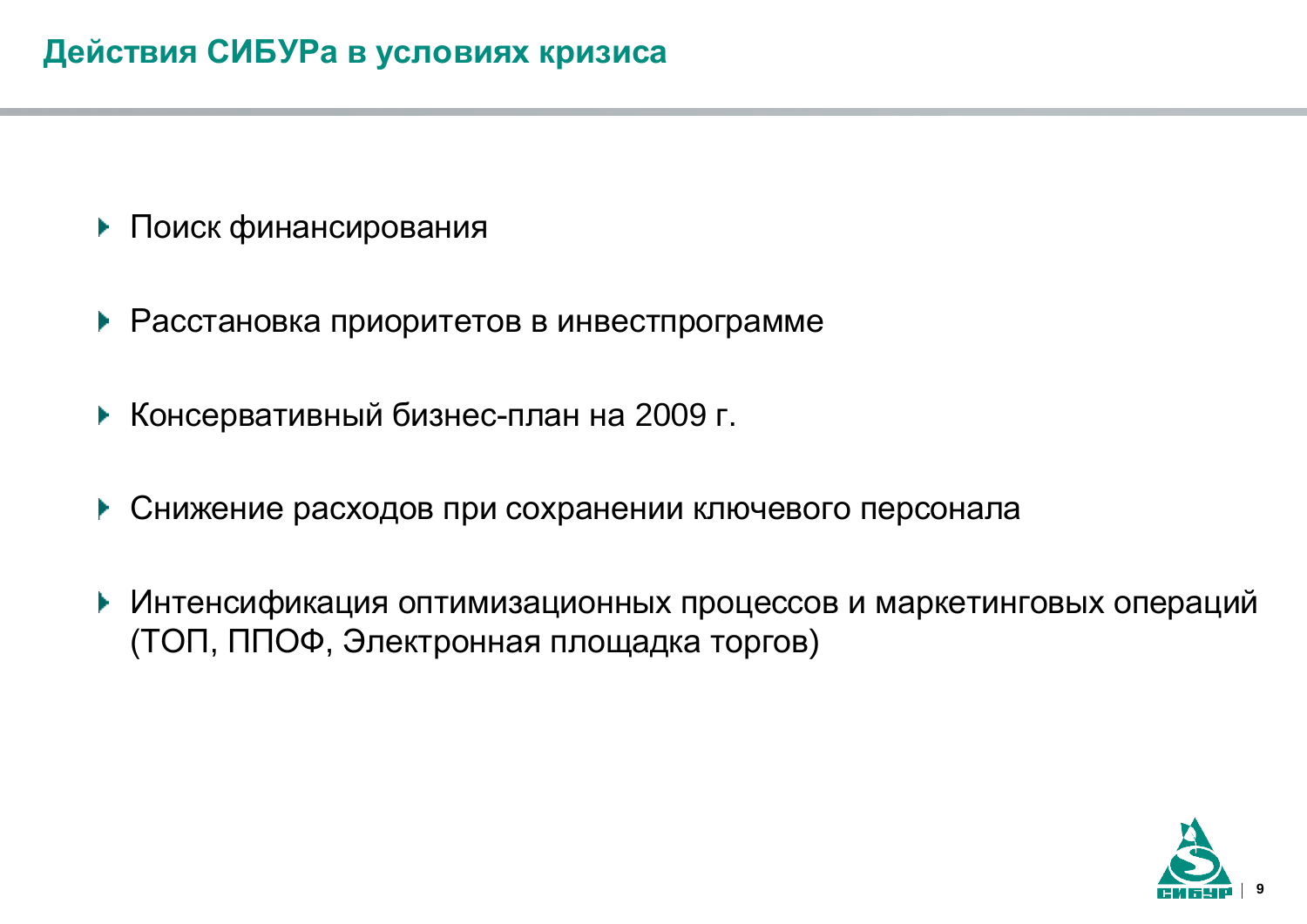# Вопрос повышения производительности для российских предприятий **ЯВЛЯЕТСЯ ЖИЗНЕННО ВАЖНЫМ**



**10**

Производительность нефтехимических компаний, 2006 г.

*Источник: Lehman Brothers Research, отчетность СИБУР Холдинг*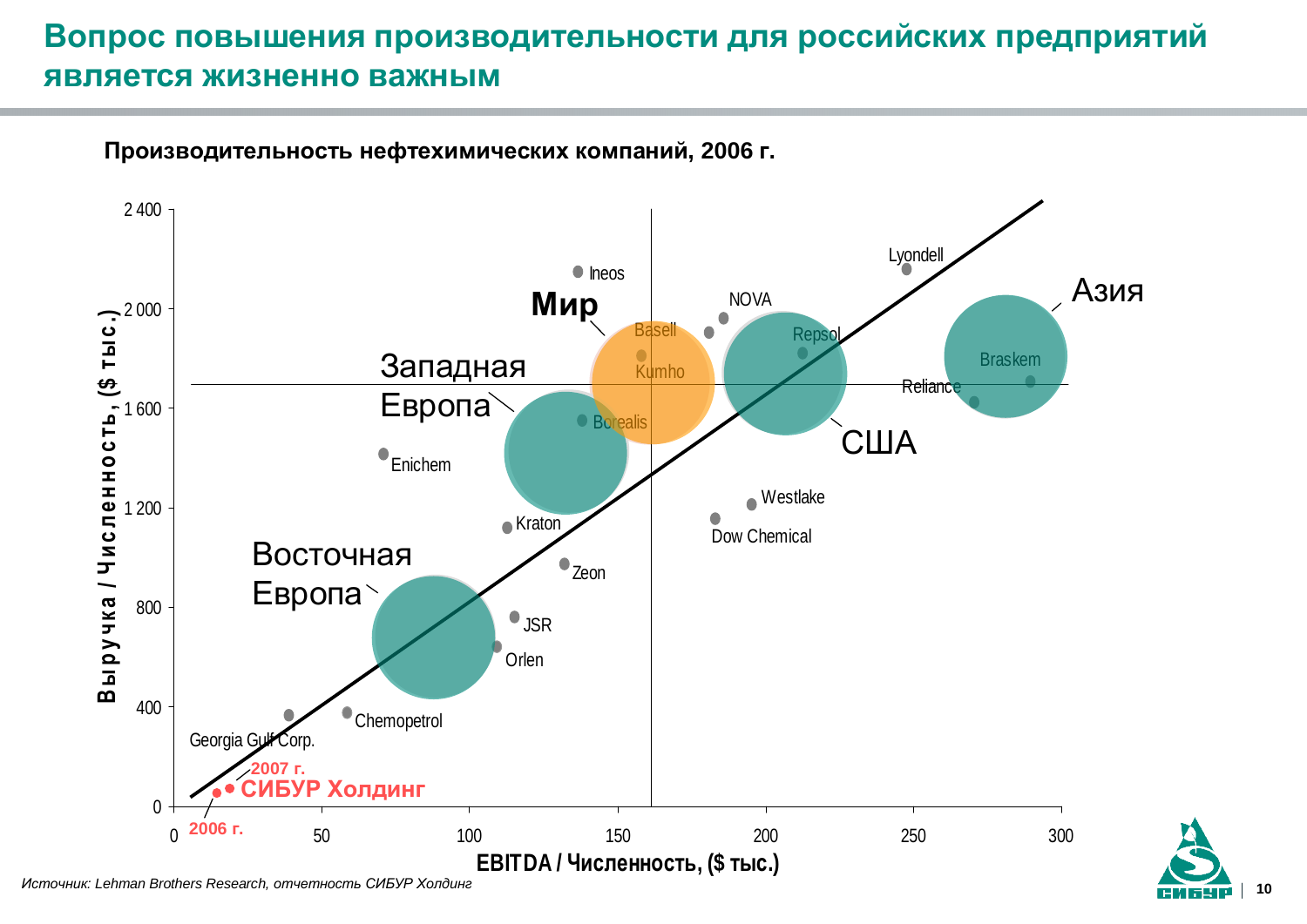- Отмена пошлин на экспорт СУГ
- ▶ Изменение коэффициента исключительного тарифа РЖД на экспорт СУГ
- $\blacktriangleright$  Повышение в соответствии с планами ФСТ России цен на поставки СУГ с 01.01.2009 г. по балансовому заданию (на 28%) и последующая отмена с 01.01.2010 г. балансовых заданий
- ▶ Введение заградительных импортных пошлин на избыточно производимую в России продукцию нефте- и газохимии
- Поддержка ликвидности отраслей потребителей продукции нефтехимии

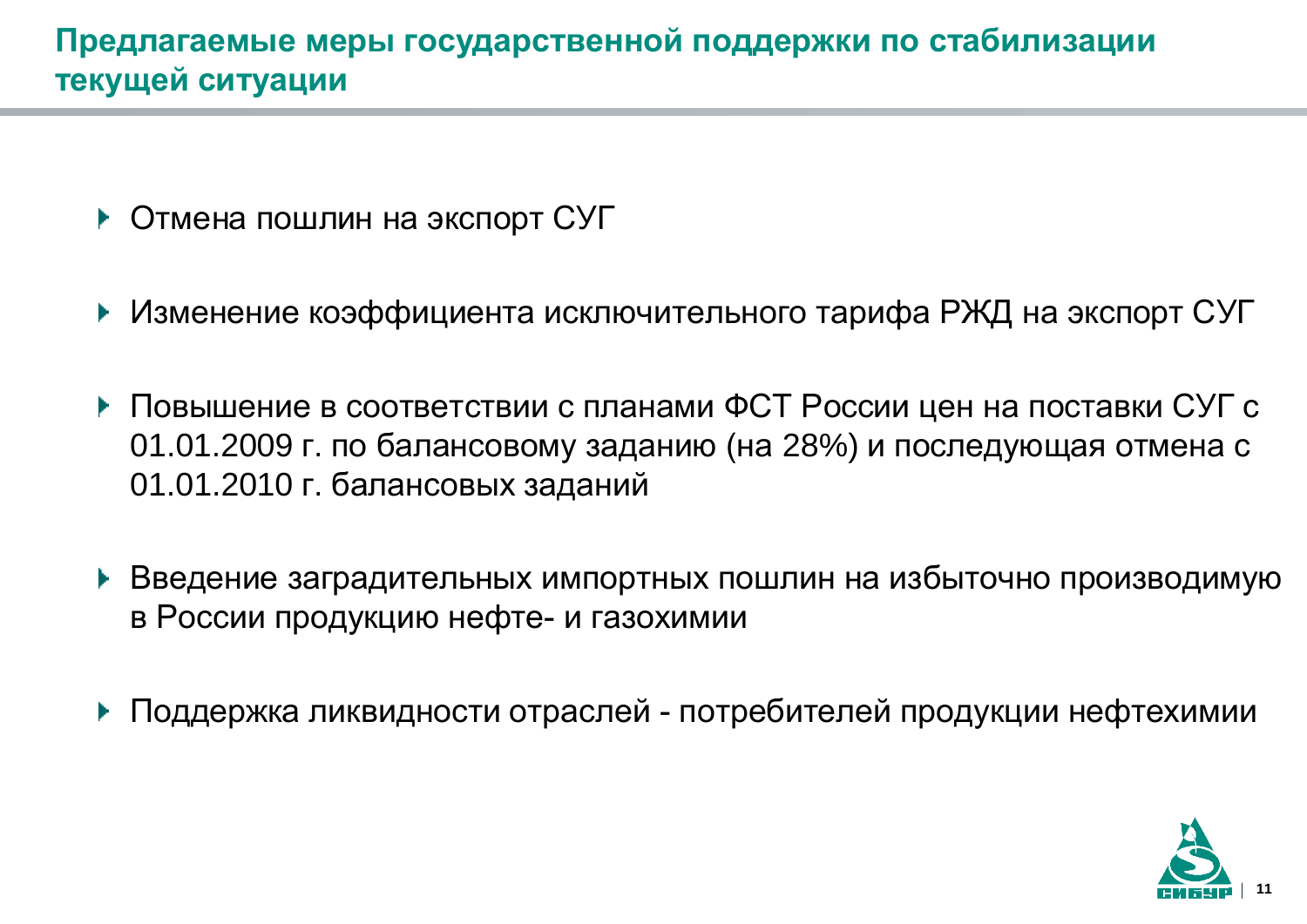# Целевая государственная поддержка в долгосрочной перспективе

#### Варианты государственной поддержки:

Государственные **ИНВЕСТИЦИИ** 

Прямые инвестиции в инфраструктуру (транспорт сырья или базовых мономеров), оптимально в системы транспорта

**Удешевление и ɨɩɬɢɦɢɡɚɰɢɹ** строительства

Стимулирование производства н/х **СЫРЬЯ** 

**Оптимизация НАЛОГООбложения** 

Координирование ПОЯВЛ**ЕНИЯ НОВЫХ мощностей** 

- Снижение / отмена таможенных пошлин на импортируемое технологическое оборудование, не производимое в России
- Изменение строительных норм и правил, а также технических условий, с тем чтобы они соответствовали стандартам, принятым в настоящий момент в Европе и Китае
- Налоговое стимулирование выделения этана из природного газа для использования его в качестве сырья
- Координация проектов в области транспорта нефти и газа со стратегией нефтегазохимии (отбор целевых компонентов перед отправкой газа на экспорт).
- С учетом высокой капиталоемкости и цикличности отрасли гибкий механизм налогообложения (например, в зависимости от окупаемости проекта)
- Различные пакеты налогов для небольших и крупных новых производств
- $\blacktriangleright$  . Целевые (устанавливаемые в рамках гос. политики) минимальные мощности и минимальная степень интеграции новых производств, а также подготовка и обеспечение инфраструктурой больших комплексных площадок для размещения другими инвесторами производств с оговоренными характеристиками и параметрами
- Участие государства в проведении согласованной политики в области развития производства н/х игроками

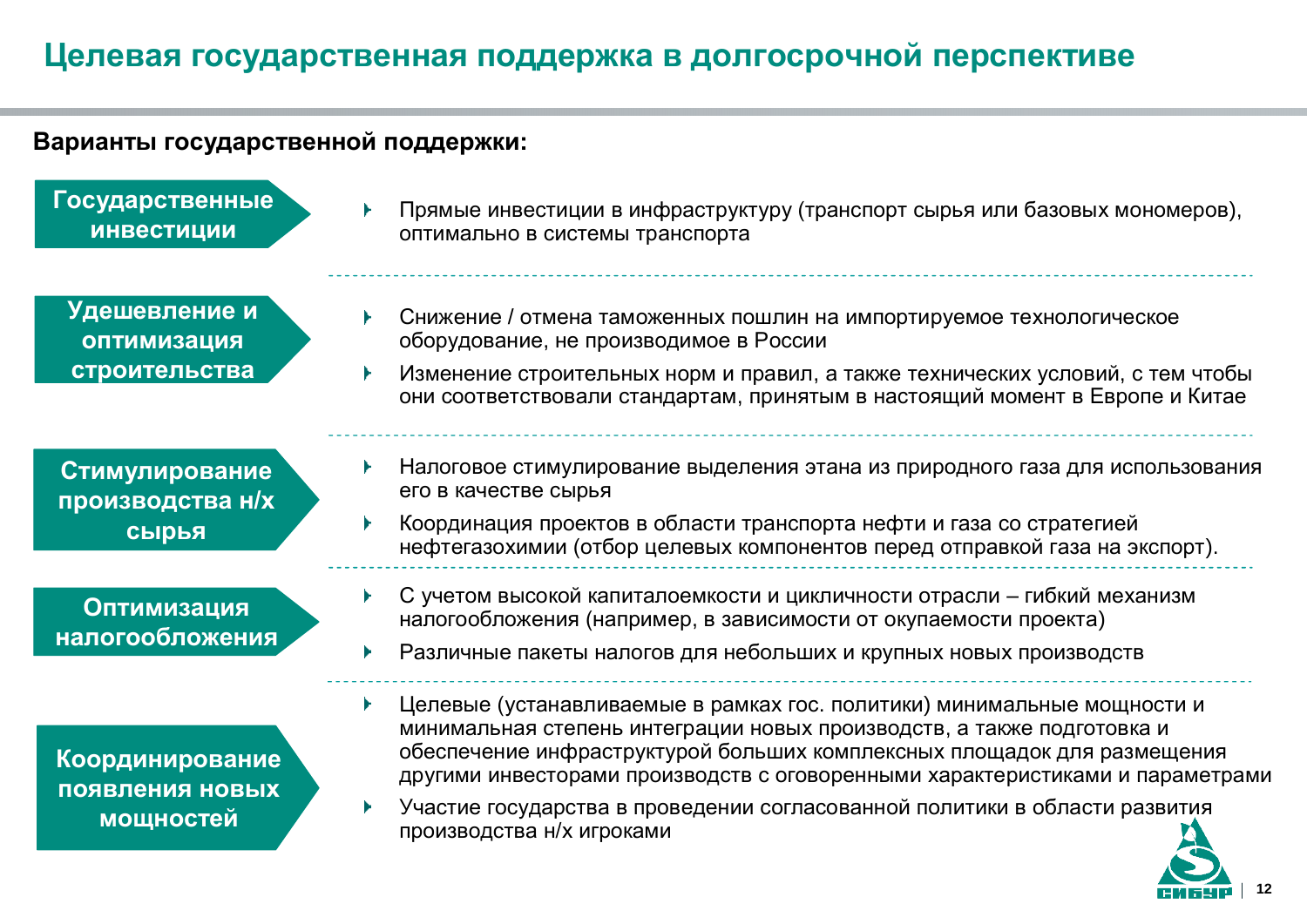#### Государственная поддержка НИОКР сегодня - залог роста конкурентоспособности **Еизнеса в долгосрочной перспективе**



**13**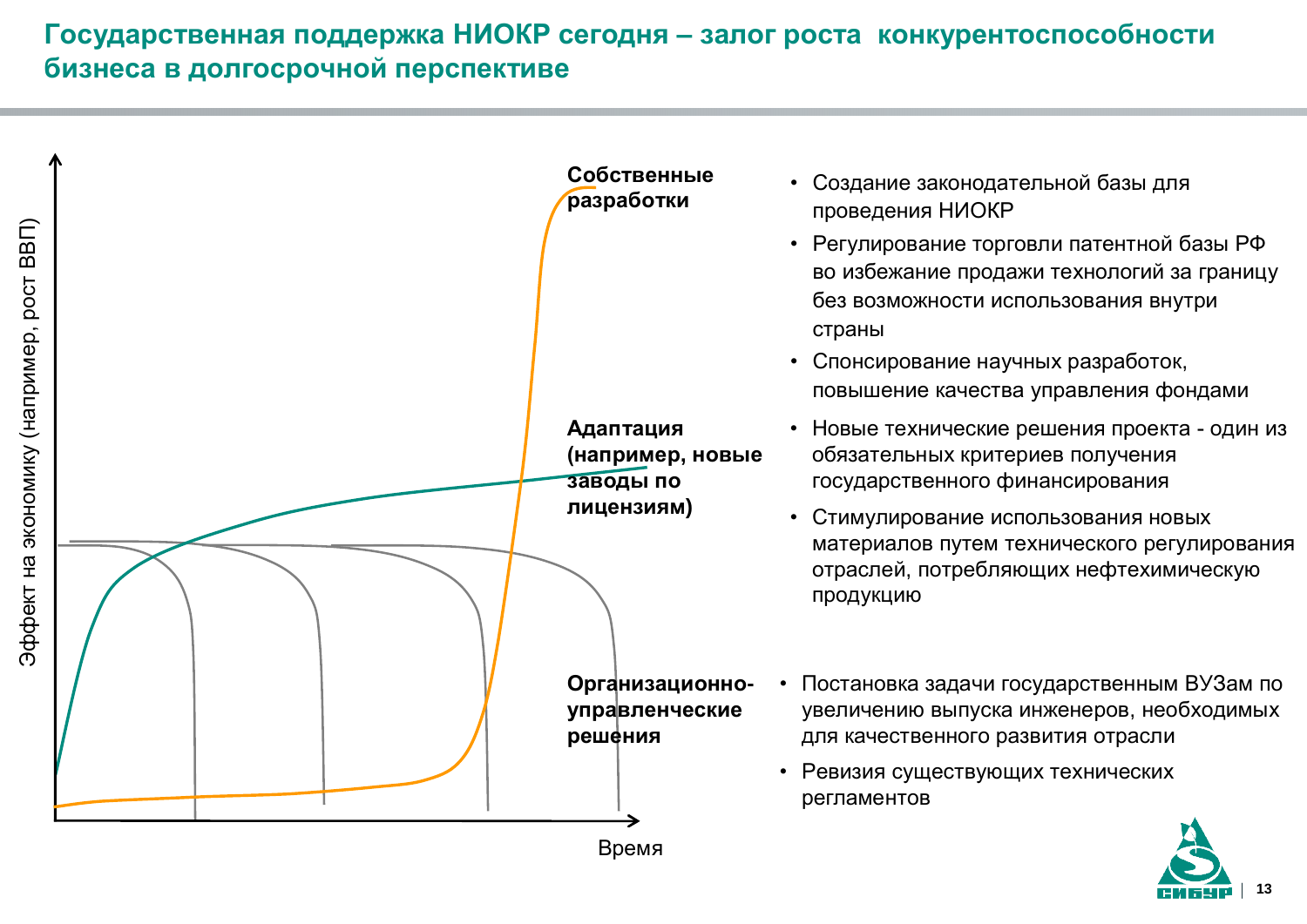#### При схожих с РФ предпосылках для развития нефтехимии, Саудовская Аравия 30 лет **НАЗАД ПРИНЯЛА РЕШЕНИЕ РАЗВИВАТЬ ЭТУ ОТРАСЛЬ**



 $M$ сточник: опубликованная статистика